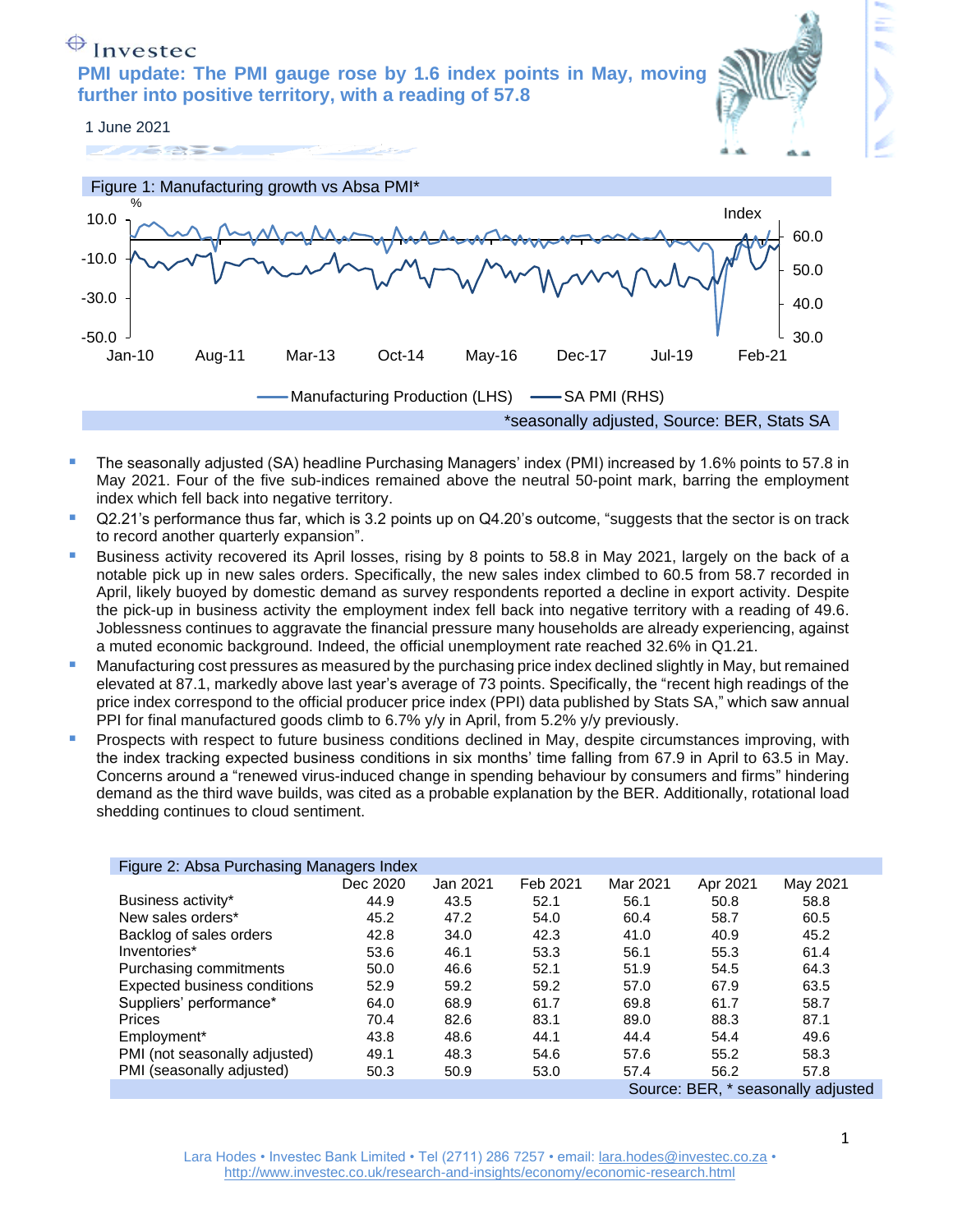## $\bigoplus$  Investec **PMI update: The PMI gauge rose by 1.6 index points in May, moving further into positive territory, with a reading of 57.8**



#### 1 June 2021

Important Disclaimer – please read

For the purposes of this disclaimer, Investec shall include Investec Bank Limited, its ultimate holding company, a subsidiary (or a subsidiary of a subsidiary) of that entity, a holding company of that entity or any other subsidiary of that holding company, and any affiliated entity of any such entities. "Investec Affiliates" shall mean any directors, officers, representatives, employees, advisers or agents of any part of Investec.

The information and materials presented in this report are provided to you solely for general information and should not be considered as an offer or solicitation of an offer to sell, buy or subscribe to any securities or any derivative instrument or any other rights pertaining thereto.

The information in this report has been compiled from sources believed to be reliable, but neither Investec nor any Investec Affiliates accept liability for any loss arising from the use hereof or makes any representations as to its accuracy and completeness. Any opinions, forecasts or estimates herein constitute a judgement as at the date of this report. There can be no assurance that future results or events will be consistent with any such opinions, forecasts or estimates. Past performance should not be taken as an indication or guarantee of future performance, and no representation or warranty, express or implied is made regarding future performance. The information in this report and the report itself is subject to change without notice. This report as well as any other related documents or information may be incomplete, condensed and/or may not contain all material information concerning the subject of the report; its accuracy cannot be guaranteed. There is no obligation of any kind on Investec or any Investec Affiliates to update this report or any of the information, opinions, forecasts or estimates contained herein.

Investec (or its directors, officers or employees) may, to the extent permitted by law, own or have a position or interest in the financial instruments or services referred to herein, and may add to or dispose of any such position or may make a market or act as a principal in any transaction in such financial instruments. Investec (or its directors, officers or employees) may, to the extent permitted by law, act upon or use the information or opinions presented herein, or research or analysis on which they are based prior to the material being published. Investec may have issued other reports that are inconsistent with, and reach different conclusions from, the information presented in this report. Those reports reflect the different assumptions, views and analytical methods of the analysts who prepared them. The value of any securities or financial instruments mentioned in this report can fall as well as rise. Foreign currency denominated securities and financial instruments are subject to fluctuations in exchange rates that may have a positive or adverse effect on the value, price or income of such securities or financial instruments. Certain transactions, including those involving futures, options and other derivative instruments, can give rise to substantial risk and are not suitable for all investors.

This report does not contain advice, except as defined by the Corporations Act 2001 (Australia). Specifically, it does not take into account the objectives, financial situation or needs of any particular person. Investors should not do anything or forebear to do anything on the basis of this report. Before entering into any arrangement or transaction, investors must consider whether it is appropriate to do so based on their personal objectives, financial situation and needs and seek financial advice where needed.

No representation or warranty, express or implied, is or will be made in relation to, and no responsibility or liability is or will be accepted by Investec or any Investec Affiliates as to, or in relation to, the accuracy, reliability, or completeness of the contents of this report and each entity within Investec (for itself and on behalf of all Investec Affiliates) hereby expressly disclaims any and all responsibility or liability for the accuracy, reliability and completeness of such information or this research report generally.

The securities or financial instruments described herein may not have been registered under the US Securities Act of 1933, and may not be offered or sold in the United States of America or to US persons unless they have been registered under such Act, or except in compliance with an exemption from the registration requirements of such Act. US entities that are interested in trading securities listed in this report should contact a US registered broker dealer.

For readers of this report in South Africa: this report is produced by Investec Bank Limited, an authorised financial services provider and a member of the JSE Limited.

For readers of this report in United Kingdom and Europe: this report is produced by Investec Bank Plc ("IBP") and was prepared by the analyst named in this report. IBP is authorised by the Prudential Regulation Authority and regulated by the Financial Conduct Authority and the Prudential Regulation Authority and is a member of the London Stock Exchange. This report is not intended for retail clients and may only be issued to professional clients and eligible counterparties, and investment professionals as described in S19 of the Financial Services and Markets Act 2000 (Financial Promotions) Order 2005.

For readers of this report in Ireland: this report is produced by Investec Bank plc (Irish Branch) and was prepared by the analyst named in this report. Investec Bank plc (Irish Branch) is authorised by the Prudential Regulation Authority in the United Kingdom and is regulated by the Central Bank of Ireland for conduct of business rules.

For readers of this report in Australia: this report is issued by Investec Australia Limited, holder of Australian Financial Services License No. 342737 only to 'Wholesale Clients' as defined by S761G of the Corporations Act 2001.